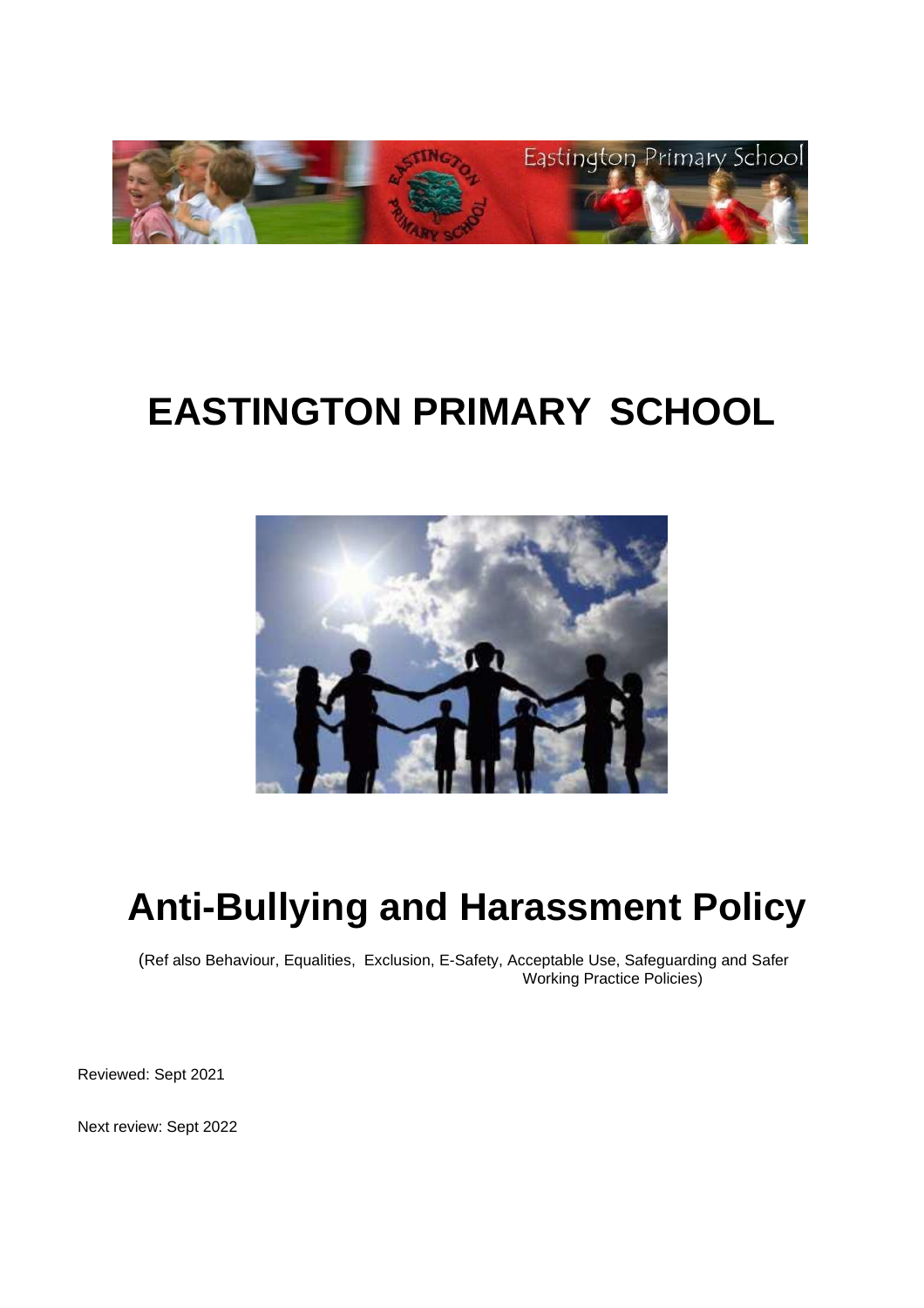

# **Anti-Bullying and Harassment**

# **Statement of intent**

Our school values underpin all we do at Eastington, including supporting positive relationships and behaviour.

### **Aiming high together to be:**

- Kind show respect and care
- Cooperative work well together
- Resilient keep trying
- Responsible reflect and learn
- Ambitious challenge yourself

Eastington Primary upholds the right of everyone to be treated with respect, and to be valued for who they are and what they contribute to the school and the community. In our school harassment or bullying will not be accepted for any reason (including racism (related torace, ethnicity, national origin, colour or nationality), sexism, homophobic or transgender (perceived or actual), disability (perceived or actual), SEN, religious or political belief, Gypsy, Roma or traveller).

## **Definitions**

**Bullying** is any behaviour that is **deliberately** intended to **hurt, threaten or frighten** another person or group of people. It is a **repeated** behaviour rather than an isolated incident. It is usually unprovoked, persistent and can continue for a long period of time. It can be premeditated.

**Harassment** is defined as any kind of **unreasonable behaviour** which leads to **aggressive pressure, threatening or the intimidation** of someone else. See appendix.

## **Aims**

- To create an ethos in which bullying/harassment are considered to be unacceptable by all members of the school community.
- To create a secure environment where relationships are highly valued and worries can be shared.
- To increase understanding of difference as well as similarity.
- To apply school values, the playground charters and classroom charters to ensure children are safe and respected.
- To support children in developing social and emotional skills to equip them with the means of expressing themselves in positive ways.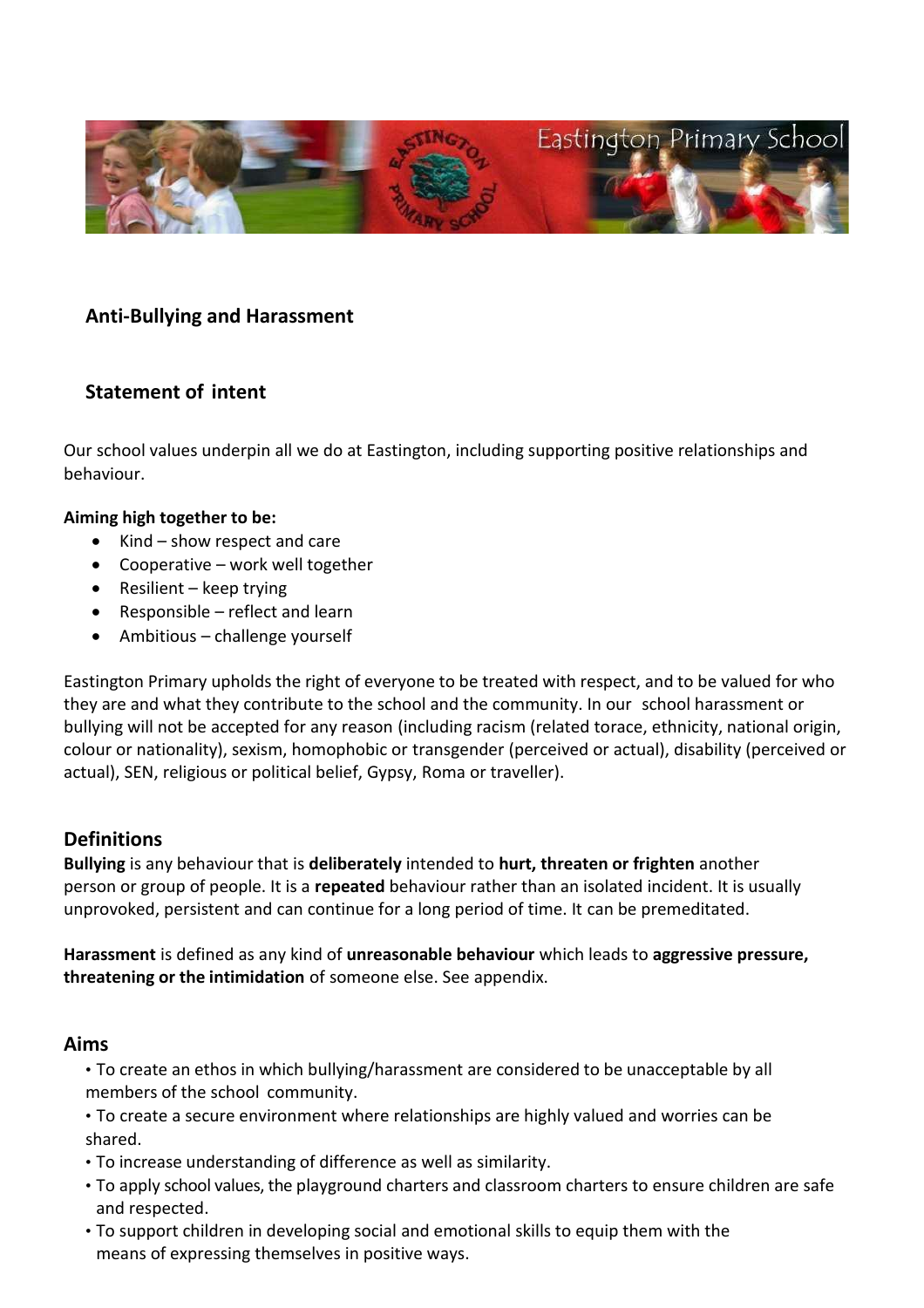• To identify and deal effectively with incidents of bullying/ harassment to support.

# **Prevention**

Bullying and harassing behaviour can be reduced and prevented through building an ethos of fairness and mutual respect where relationships are highly valued at all levels. At Eastington Primary School we do this through:

- Teaching children how to develop healthy, positive relationships and have positive attitudes towards difference through the PSHE curriculum, assemblies.
- Teaching pupils how to manage their relationships constructively through the PSHE/RSE curriculum and assemblies.
- Raising understanding with regard to what bullying is and how it effects people through the PSHE curriculum and assemblies. (This includes the important role that bystanders play in tackling bullying and teaching pupils how to safely challenge bullying behaviour.)
- Teaching children how to use the internet safely through the computing curriculum This is augmented by Y4 Into the Net play, Y6 regular Online safety sessions with the local Beat Officer, Online safety Officer assemblies.
- Encourage children to take responsibility for actions through signing the school acceptable use agreement.
- Modelling behaviour and words which show we value everyone challenging name calling and especially when related to a protected characteristic/a personal trait.
- Build strong relationships with children so they can share worries/concerns/ disclose incidents through class worry boxes, pupil conferencing, surveys etc. We invite the NSPCC to share positive messages in 'Speak Out, Stay Safe' assemblies and the NSPCC Helpline is displayed in school for children too.

# **Intervention**

The school will intervene in bullying/harassment behaviour to ensure the person who has been bullied/harassed is safe and the person who has displayed bullying/harassing behaviours can learn how to behave in positive ways. We take a restorative approach to allow relationships to move forward for all involved. Pupils who display bullying/harassing behaviours may have consequences put in place to support them in learning how to behave in ways which are acceptable and supportive to others.

# **Types of Bullying Behaviours**

We recognise cyber bullying (through the use of technology such as mobile phones, internet) aswell as face-to-face bullying. Bullying behaviour can include:

- **Physical aggression,** such as hitting, kicking, taking or damaging possessions;
- **Verbal aggression**, such as name calling, threatening comments, insults, racist remarks, teasing, sending nasty notes/texts/messages or making nuisance calls (including 'online' electronic contact e.g. cyber bullying);
- **Indirect social exclusion**, such as deliberately leaving someone out, ignoring someone, spreading rumours about someone or about their family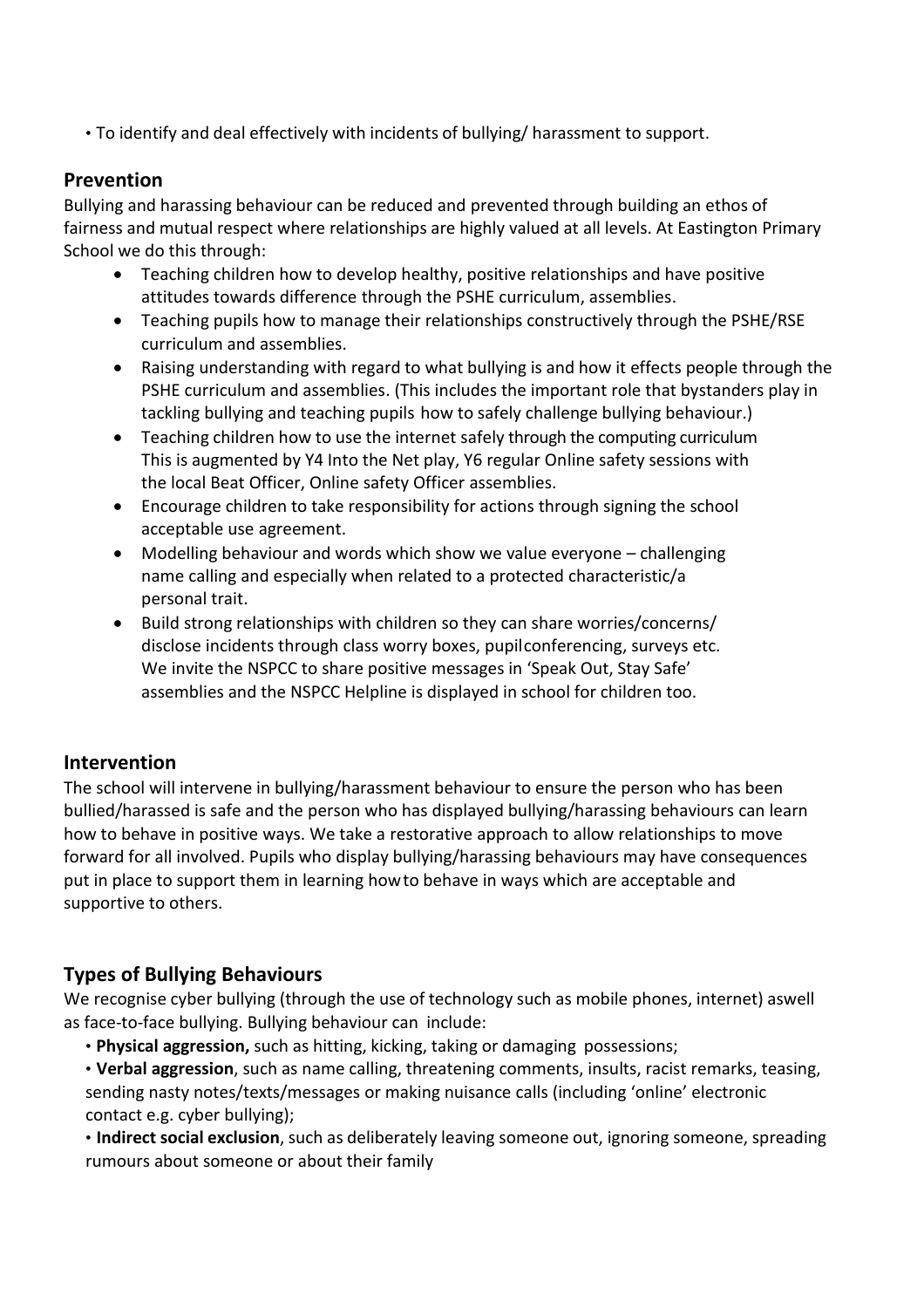# **Responding to bullying/harassment situations**

All teachers are responsible for dealing with incidents of bullying/harassment if/when they happen. There is a clear procedure when responding to a situation:

- Never ignore suspected bullying behaviour/harassment. Deal with incidents quickly.
- Listen carefully to all accounts. Log events (date, pupils involved, role, nature of bullying behaviour, adults involved etc) using the Bullying Incident Form sheet found in the Headteacher's office.
- Support should be offered for the person bullied/harassed and the person who has displayed the bullying/harassing behaviours.
- Adopt a problem solving approach and record actions taken to resolve the issue on the Bullying Incident Form sheet. The person who has been bullied/harassed and the person who has shown bullying/harassing behaviour should be involved. This may involve consequences for the person who has shown bullying/harassing behaviours– this is to support the person understanding the impact/seriousness of their actions. File in the Bullying Incident Form in the Headteachers office.
- Share information with both sets of parents.
- Always share information with the headteacher. Issues are usually communicatedto the whole staff team to support monitoring/prevent of further incidents too.
- Instigate a follow-up discussion one week and 2 weeks after intervention to check that the behavoiur has not been repeated. Depending on the incident/if there are concerns then this may need to be undertaken for longer.
- If concern is raised over a serious peer on peer abuse incident/s the designated safeguard leader will be informed and procedures followed in line with the safeguard policy/further in this policy. We may seek support from other agencies such as Children and Family Services/the police – we will cooperate and work together with these agencies.

## **Supporting those who have been bullied/harassed**

Eastington Primary will support victims which may include:

- Listening to them in a supportive and active manner;
- Not implying that it is their fault;
- Discussing possible short-term strategies that could help them extricate themselves from situations;
- Considering strategies to develop peer support ;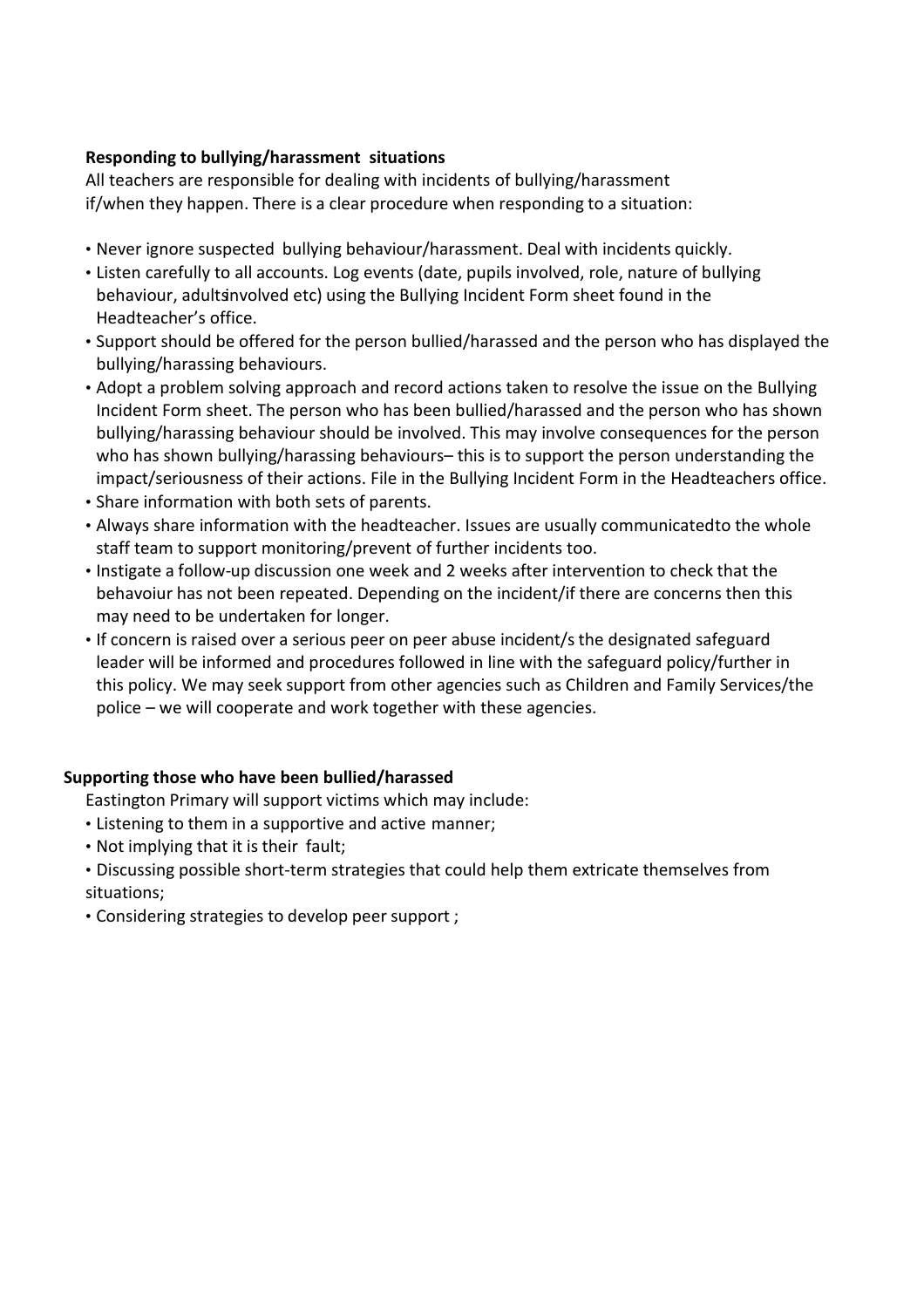• Communicating with the parents/carers to explain what actions have been taken with respect to their child;

- Checking the child regularly at break/lunchtime to ensure negative behaviours have not been repeated and the vulnerable child is supported;
- Having a check in with the teacher one week and two weeks after the incident (and longer if needed)
- Signposting families to information/agencies that might be useful
- Considering who else within the school needs to be aware of the incident/s in order that the child feels secure;
- It may be the case that an incidents has an impact upon the whole school. There can be a danger of distortion through rumour/speculation. SLT will evaluate the benefits of sharing information. If necessary, teachers may be asked to explain the matter to groups or classes.

## **Supporting those who have displayed bullying/harassing behaviours**

- The bullying/harassing behaviours will be identified and it will be made clear they need to stop as someone has been hurt.
- Pupils may be asked to consider how they have made the other person feel/why they might be displaying the behaviours/how to be & keep a friend/how they can help others.
- We will try to find a restorative way they can make amends. The child will be asked to devise these – it may involve saying sorry, explaining they won't do it again, making a friendship card etc.. Actions to rebuild the relationship with the harassed/bullied person will be undertaken together if appropriate/wanted.
- Clear boundaries will be set within which the pupil must behave and work so trust can be restored. Pupils will have a check in meeting one week and 2 weeks after the incident (and longer if needed).
- A consequence maybe put in place see below.
- Sometimes a whole class will have focussed work on bullying/harassment in response to an incident.
- In serious/persistent cases, exclusion may be considered.
- In serious cases/peer-on-peer abuse the DSL will be informed. Support from other agencies may be sought such as children and family service/the police. We will cooperate with these agencies fully.

## **Consequences**

It may be appropriate to issue a consequence to the person who has exhibited bullying/harassing behaviour. These will vary depending on the degree of physical & verbal bullying behaviour displayed, the difference in age/ability/power/authority between the children involved, any attempt to ensure the incident is kept a secret, the motivation for the behaviour, the persistency & duration of the behaviours.

These consequences could include: withdrawal of break or lunchtime privileges; denial of privilege to carrying out useful tasks in the class/school; withholding participation in a school trip/sports event that is not an essential part of the curriculum; withdrawal of access to the school computing system (if the pupil misuses it); asking them to work them to work in another class/with the HT.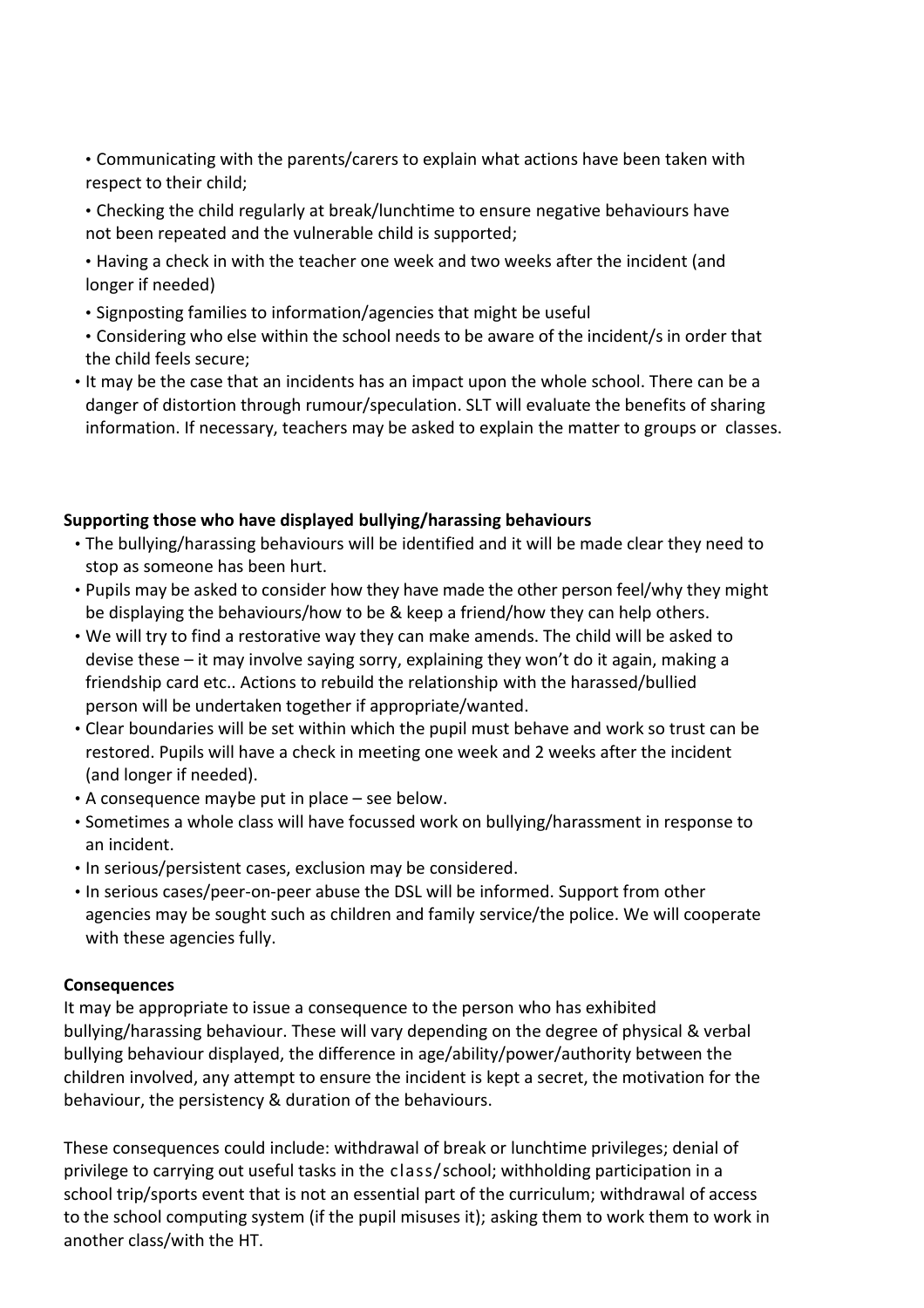In serious or persistent cases, the Headteacher may consider that a fixed-term (temporary) or permanent exclusion from school is warranted. See exclusion policy.

Should the perpetrator be excluded from school, their return will be managed in such a way so as to secure the best interests of both child who has been bullied and the child who displayed the bullying behaviours. A reintegration plan would be drawn up by the SENCO/DSL/HT in consultation with the child and parents.

# *Peer On Peer Abuse (child on child)*

- *Peer on peer abuse: occurs when a young person is exploited, bullied and /or harmed by their peers who are the same or similar age; everyone directly involved in peer on peer abuse is under the age of 18. 'Peer-on-peer' abuse can relate to various forms of abuse (not just sexual abuse and exploitation), and crucially it does not capture the fact that the behaviour in question is harmful to the child perpetrator as well as the victim.*
- *Situations where young people are forced or coerced into sexual activity by peers or associates can be related with gang / serious youth violence activity but that is not always the case. Peer influence or peer pressure is a major factor in the decisions made by young people to join groups. Many young people see it as a "way out" from their day-to-day life and feel a strong bond with their peers, one which they may be lacking at home.*
- *All staff recognise that children are capable of abusing their peers (including online).*
- *All staff should be aware that safeguarding issues can manifest themselves via peer-on-peer abuse.*
- *All staff should be clear as to the school's procedures with regards to peer-on-peer abuse.*

# *Preventative Strategies*

*Peer on peer abuse can and will occur on any site even with the most robust policies and support processes. We aim to develop appropriate strategies to proactively prevent peer-on-peer abuse. In our school:*

- *We have an open environment where young people feel safe to share information about anything that is upsetting or worrying them-we have class worry boxes to help with this too.*
- *We have a strong and positive PSHE & RSE curriculum that tackles such issues as prejudiced behaviour and gives children an open forum to talk things through and develop their understanding.*
- *Staff will not dismiss issues as 'banter' or 'growing up' or compare them to their own experiences of childhood.*
- *Staff will consider each issue and each individual in their own right before taking action.*
- *Young people are part of changing their circumstances and, through pupil voice being heard through school council, surveys, pupil conferencing for example, we encourage young people to support changes and develop codes of acceptable behaviour in class.*

## *Expected Staff Action*

• *Staff should consider the seriousness of the case and make a quick decision whether to inform the Designated Safeguarding Lead before taking any further in-school actions. If the staff member is unsure they can always discuss the matter with the DSL.*

## *Assessing Peer Abuse*

*An assessment of an incident between peers should be completed and consider:* 

• *Chronological and developmental ages of everyone involved*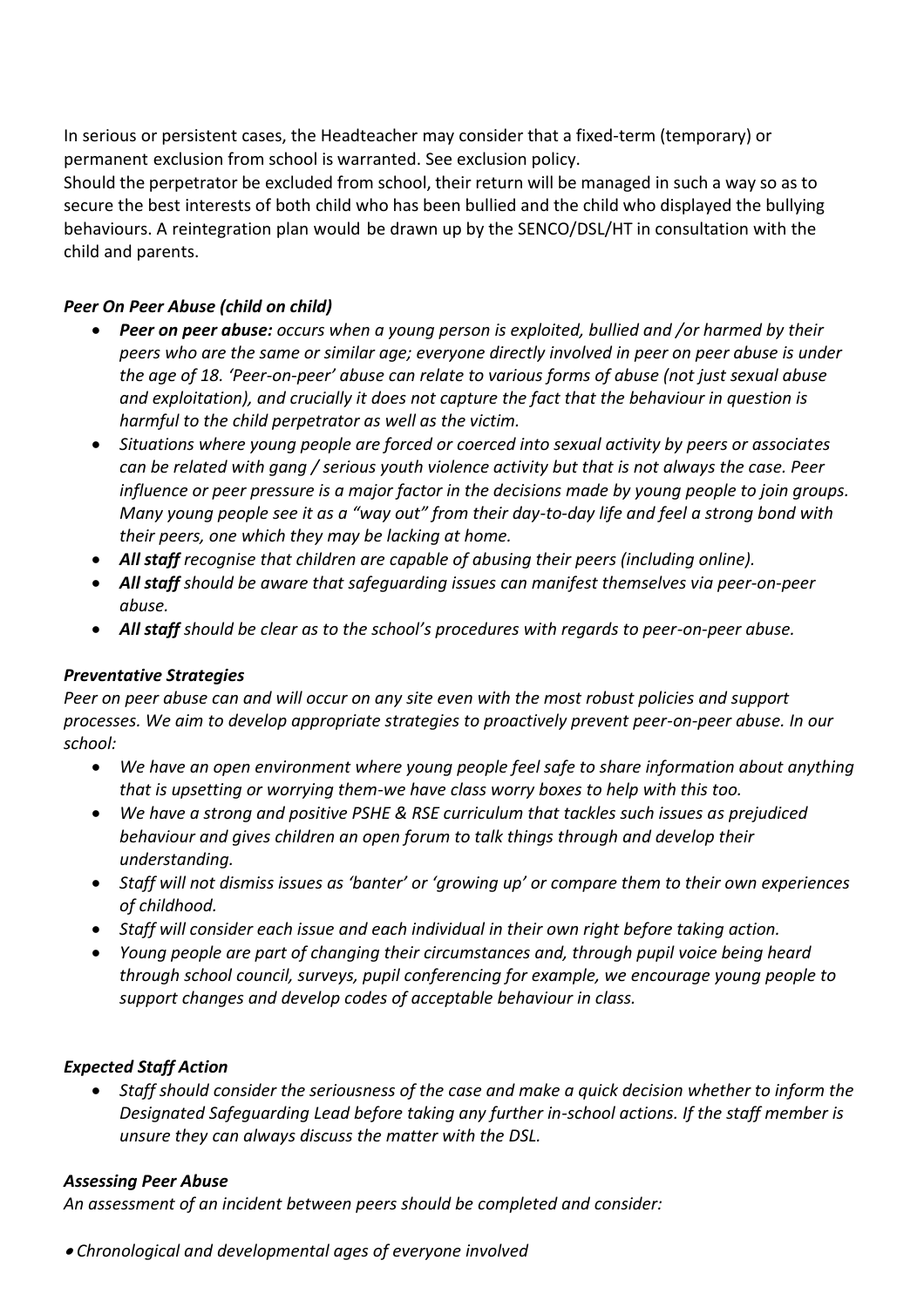- *Difference in their power or authority in relation to age, race, gender, physical, emotional or intellectual vulnerability*
- *All alleged physical and verbal aspects of the behaviour and incident*
- *Whether the behaviour involved inappropriate sexual knowledge or motivation*
- *What was the degree of physical aggression, intimidation, threatening behaviour or bribery*
- *The effect on the victim*
- *Any attempts to ensure the behaviour and incident is kept a secret*
- *The child or young person's motivation or reason for the behaviour, if they admit that it occurred.*

• *Whether this was a one-off incident, or longer in duration, it is important to deal with a situation of peer abuse immediately.* 

*It is necessary to gather the information as soon as possible to get the true facts. We will try to avoid language that may create a 'blame' culture and leave a child labelled. Staff will typically talk to the children in a calm and consistent manner. Staff will not be prejudiced, judgmental, dismissive or irresponsible in dealing with such sensitive matters.* 

# *Taking Action*

- *Always take complaints seriously*
- *Gain a statement of facts from the pupil(s)*

• *Assess needs of those hurt by the harmful behaviours (victim) and those alleged displaying the harmful behaviours (perpetrator) as both may be vulnerable/at risk*

- *Consider referral to Police or Social Care*
- *Contribute to multi-agency assessments if necessary*
- *Convene a risk management meeting if necessary*
- *Record all incidents and all action taken*

## **Complaints**

The school aims to support all children well. A parent who is dissatisfied with the way the school has dealt with a bullying/harassment incident should contact the Headteacher. Should they remain dissatisfied, they should follow the complaint procedure found in the Complaint Policy.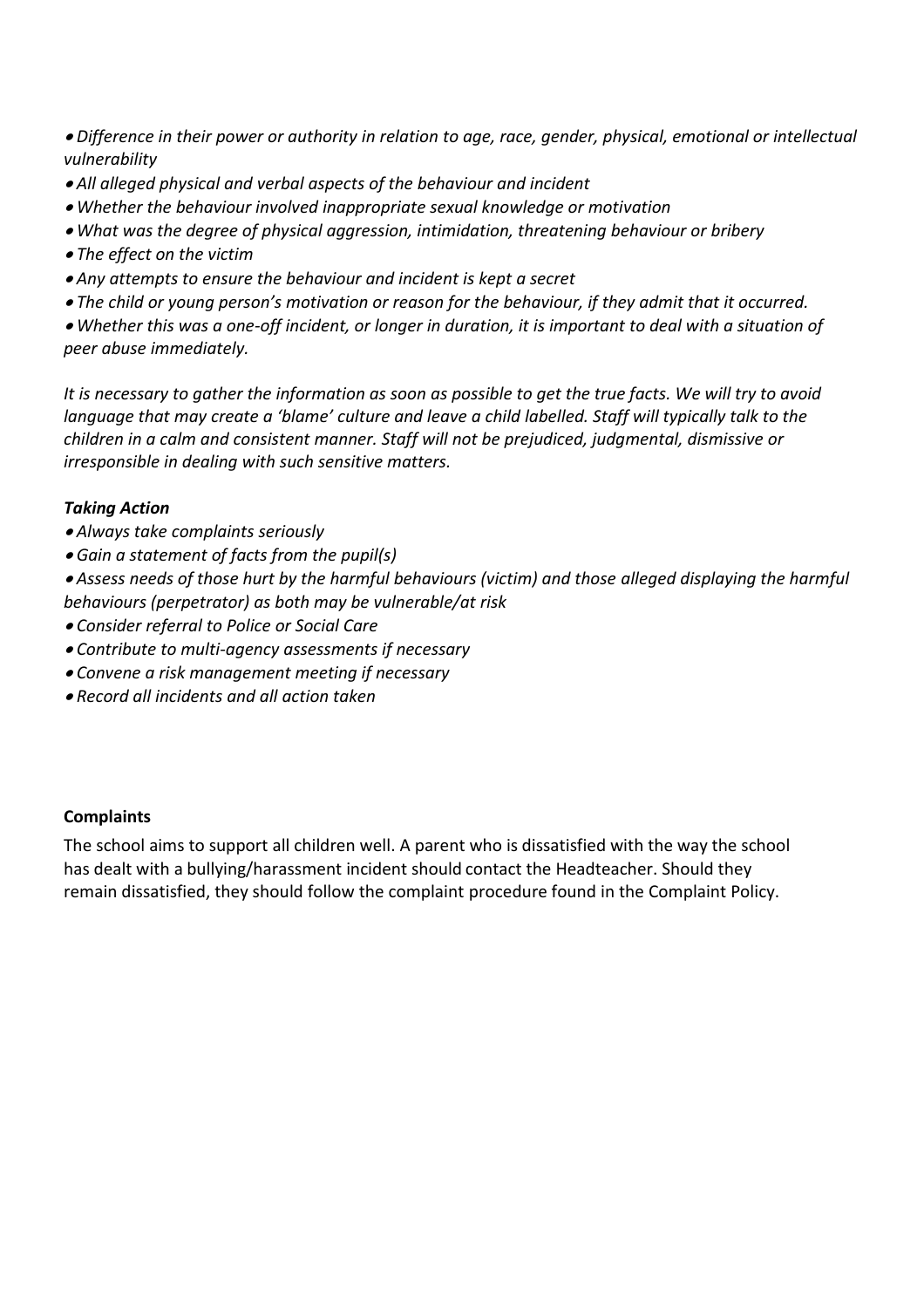### **Monitoring Incidents**

A record will be kept of bullying incidents using the Bullying Incident Form. This can be used to record harassment incidents too. Categories of bullying are identified as:

- Physical (physical intimidation, kicking, slapping, punching, damaging the property of other etc)
- Verbal abuse (name calling, threats, insults etc))
- Indirect bullying (isolation, refusal to work, play etc with others etc)

The record will also record the theme:

- Disability (related to perceived or actual)
- Homophobic (related to perceived or actual)
- Transphobic (related to perveived of actual gender identity or lack thereof)
- Racist (related to race, ethnicity, national origin, colour or nationality)
- Sectarian (related to religious/political belief)
- Cyber ( though technology)

Incidents of bullying/harassment will be recorded in order to establish an overview of frequency and type of incidents that occur. This will support the school taking further action such as staff training/PSHE lessons with specific classes etc..

Records of racist bullying/incidents will be provided to GCC for statistical reason - analysing trends and acting upon these as appropriate.

#### **The role of governors**

The governing body supports the Headteacher and staff in the aim of eliminated bullying and harassment from our school. The governing body monitors incidents of bullying/harassment, and reviews the effectiveness of the school's policy. The governors require the Headteacher to keep accurate records of all incidents of bullying and to report to the governors, on request, the effectiveness of school anti-bullying policy.

*Aiming high… together!*

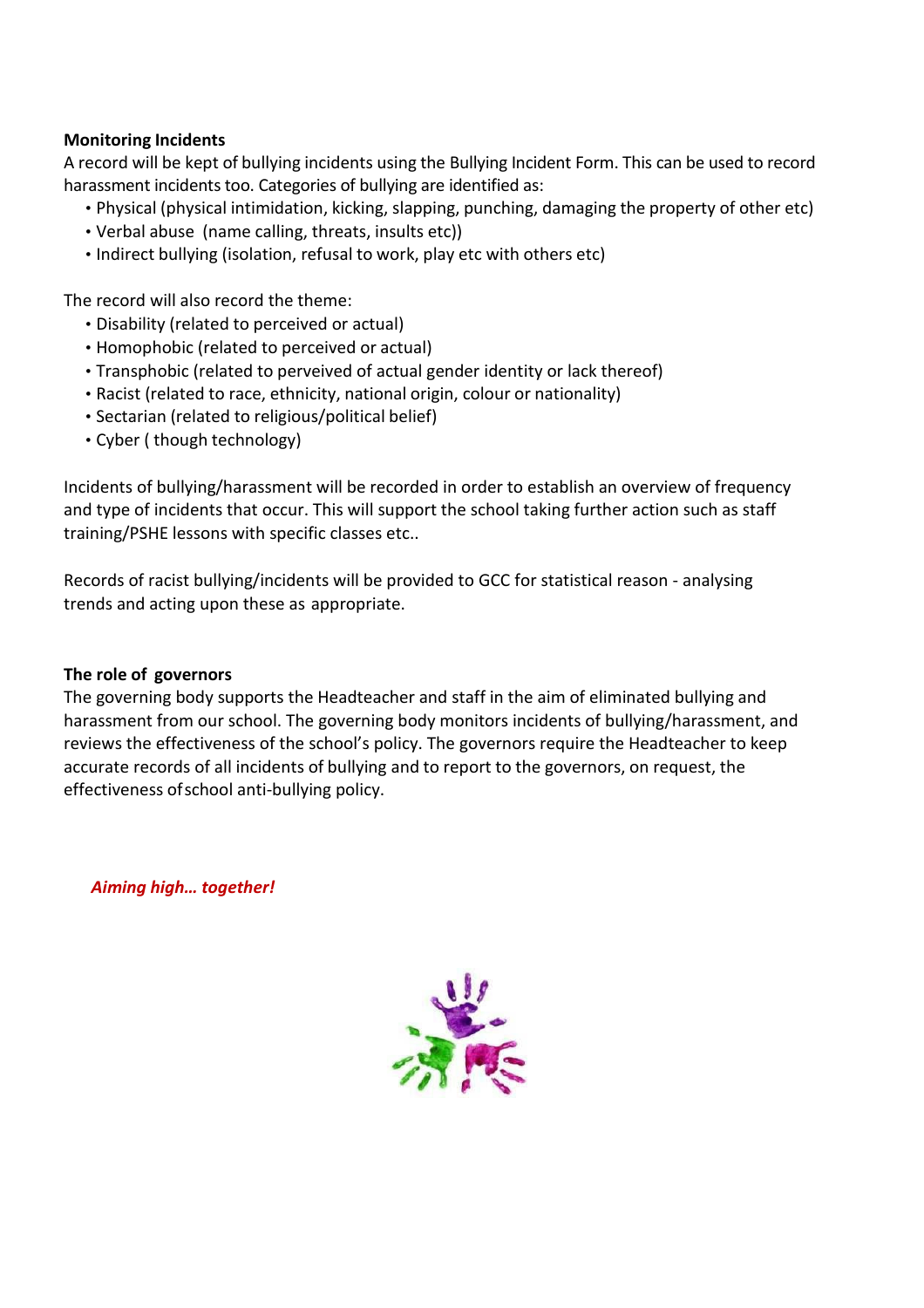# **Annex 1: LEGAL OBLIGATIONS AND DEFINITIONS OF TERMS**

**The LEGAL POSITION**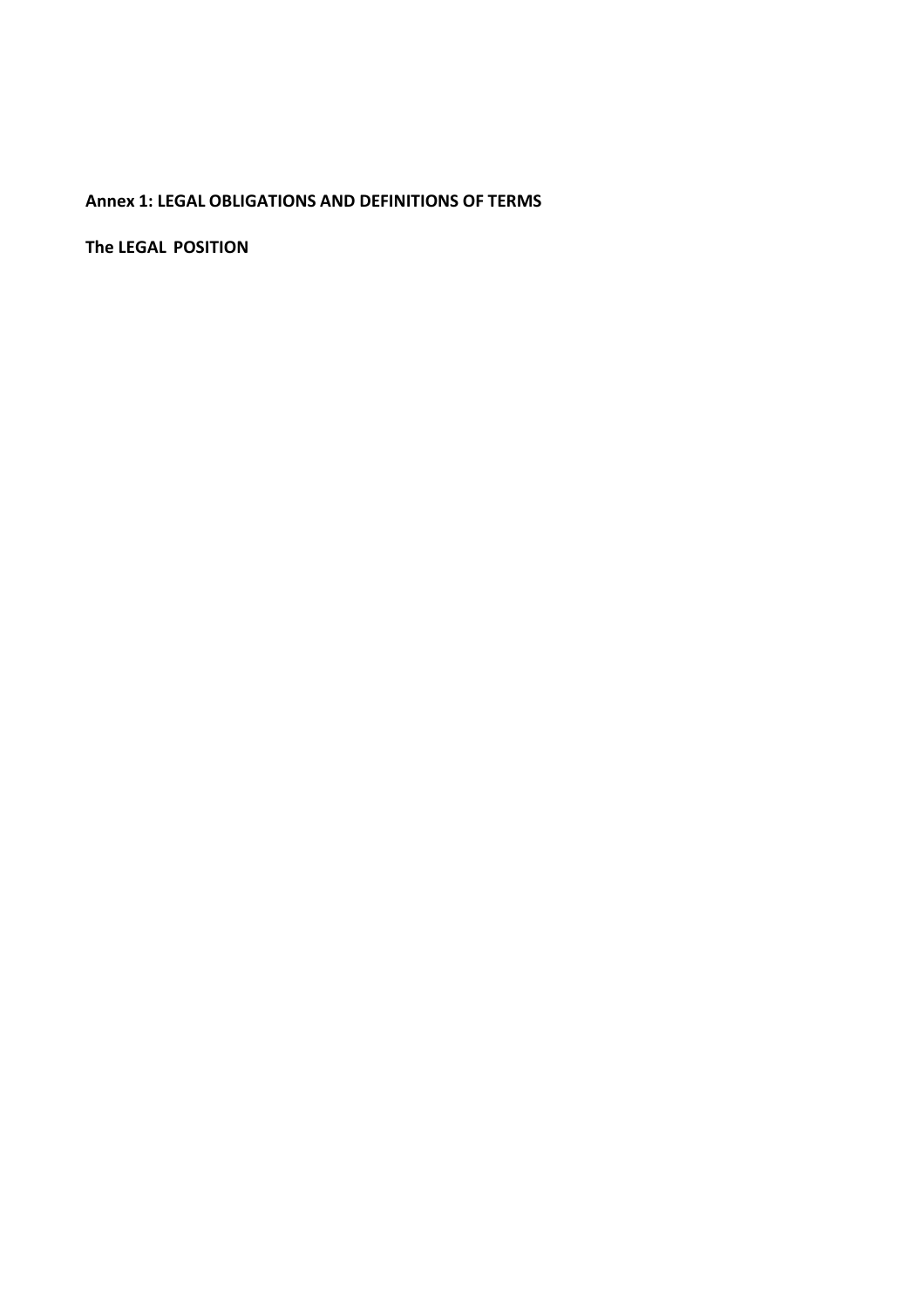Section 17 of the Race Relations Act (1976) and Section 22 of the Sex Discrimination Act (1975) make it unlawful for bodies in charge of educational establishments to discriminate in the way they afford a pupil access to any benefits, facilities or services, or by subjecting the pupil to any other detriment. Failure to deal adequately with complaints or racial or sexual harassment may result in a school becoming liable under this provision if a child is, as a consequence of harassment, disadvantaged in their access to benefits, facilities or services compared to other children.

## **DEFINITIONS OF TERMS**

#### **Harassment**

Harassment is defined as any kind of unreasonable behaviour which leads to aggressive pressure, threatening or the intimidation of someone else. It includes:

- Offensive, derogatory gestures
- Repeated name-calling, insults or derogatory remarks
- Insulting graffiti
- The wearing of provocative badges or insignia
- Dissemination of material that is racist, sexist, homophobic or offensive to people with disabilities etc
- Bullying, threatened or actual physical assault
- Cyber-bullying

#### **Racial Harassment**

Racial harassment may be defined as any hostile or offensive act - or any incitement to commit such an act - by a person of one racial and ethnic group against a person of another racial or ethnic group due to that difference.

#### **Sexual Harassment**

Sexual harassment is defined as *making or inciting others to make unwanted verbal or sexual advances, sexually explicit derogatory statements or sexually discriminating remarks which are offensive, threatening or humiliating*.

#### **Harassment against lesbian, gay or transgender pupils**

Harassment against lesbian, gay or transgender pupils may be defined as making or inciting hostile or offensive acts or statements, which are derogatory to their sexuality.

#### **Harassment against people with disabilities**

Harassment against people with disabilities may be defined as making or inciting others to make any hostile or offensive act or remark because of a person's disability. Specific examples of such behaviour include ridiculing or taunting people with disabilities.